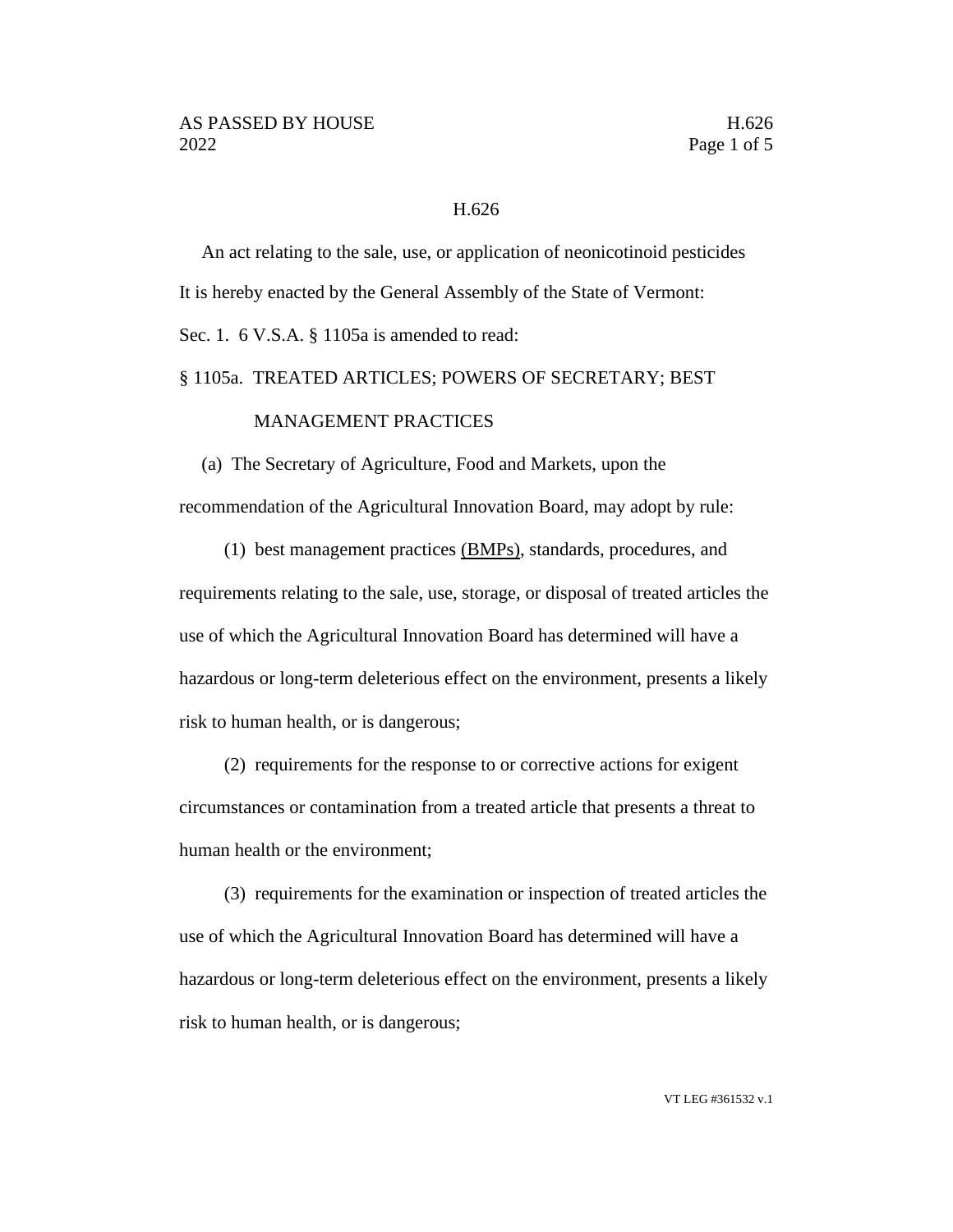(4) requirements for persons selling treated articles to keep or make available to the Secretary records of sale of treated articles, and what treatments were received, the use of which the Agricultural Innovation Board has determined will have a hazardous or long-term deleterious effect on the environment, presents a likely risk to human health, or is dangerous; or

(5) requirements for reporting of incidents resulting from accidental contamination from or misuse of treated articles the use of which the Agricultural Innovation Board has determined will have a hazardous or longterm deleterious effect on the environment, presents a likely risk to human health, or is dangerous.

(b) At least 30 days prior to prefiling a rule authorized under subsection (a) or subsection (c) of this section with the Interagency Committee on Administrative Rules under 3 V.S.A. § 837, the Secretary shall submit a copy of the draft rule to the Senate Committee on Agriculture and the House Committee on Agriculture and Forestry for review.

(c)(1) Under subsection (a) of this section, the Secretary of Agriculture, Food and Markets, after consultation with the Agricultural Innovation Board, shall adopt by rule BMPs for the use of treated article seeds in the State. In developing the rules with the Agricultural Innovation Board, the Secretary shall address: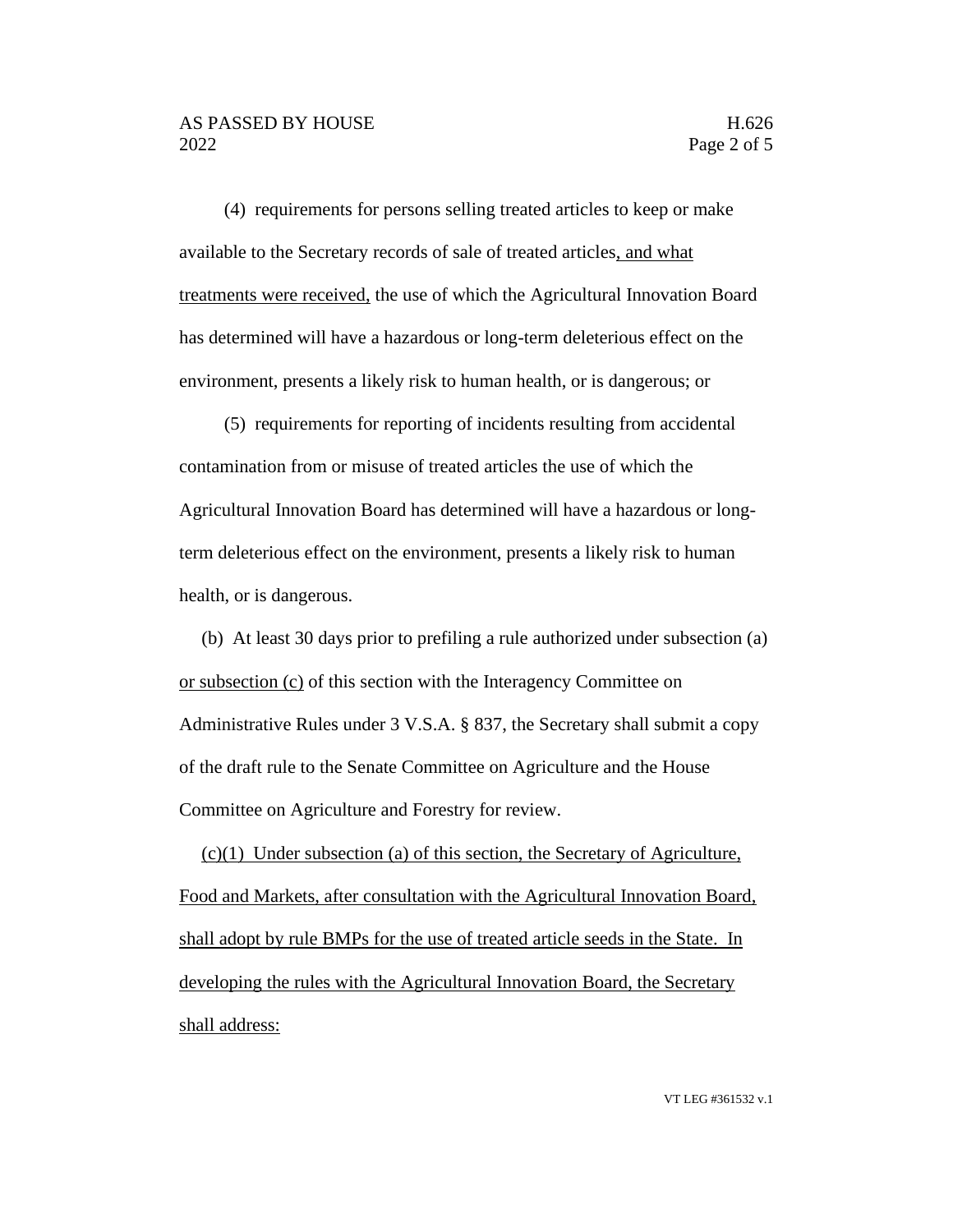(A) establishment of threshold levels of pest pressure required prior to use of treated article seeds;

(B) availability of nontreated article seeds;

(C) economic impact from crop loss as compared to crop yield when

treated article seeds are used;

(D) relative toxicities of different treated article seeds and effects of

treated article seeds on human health and the environment;

(E) surveillance and monitoring techniques for in-field pest pressure;

(F) ways to reduce pest harborage from conservation tillage

practices; and

(G) criteria for a system of approval of treated article seeds.

(2) In implementing the rules required under this subsection, the

Secretary of Agriculture, Food and Markets shall work with farmers, seed

companies, and other relevant parties to ensure that farmers have access to

appropriate varieties and amounts of untreated seed or treated seed that has not

been treated with a neonicotinoid pesticide.

Sec. 2. 6 V.S.A. § 3036 is added to read:

# § 3036. MONITORING OF POLLINATOR HEALTH

The Secretary of Agriculture, Food and Markets shall monitor managed pollinator health to establish pollinator health benchmarks for Vermont, including:

VT LEG #361532 v.1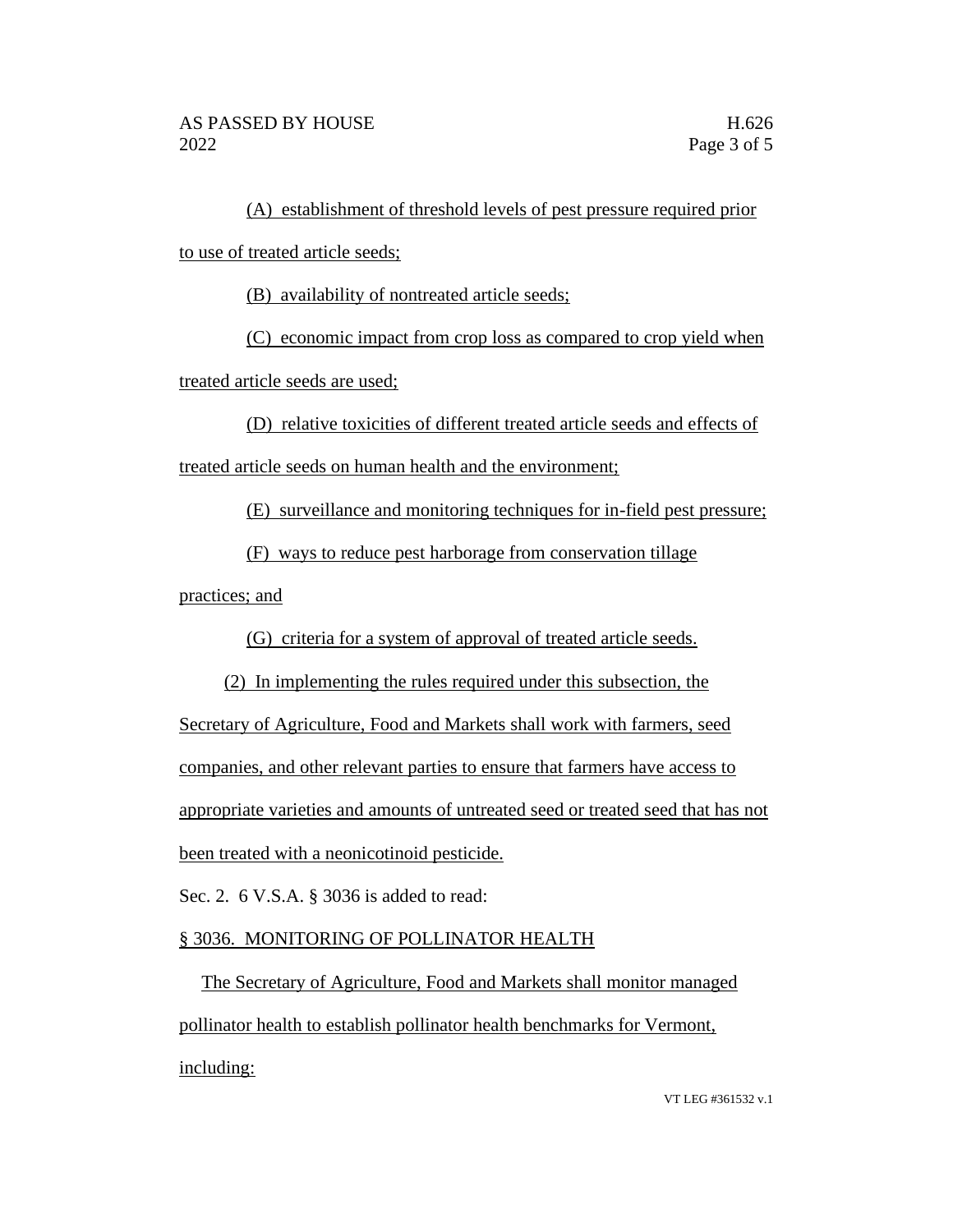(1) presence of pesticides in hives;

(2) mite pressure;

(3) disease pressure;

(4) mite control methods;

(5) genetic influence on survival;

(6) winter survival rate; and

(7) forage availability.

Sec. 3. IMPLEMENTATION; RULEMAKING

The Secretary of Agriculture, Food and Markets shall adopt the rules required under 6 V.S.A. § 1105a for the use of treated article seeds on or before July 1, 2024.

Sec. 4. AGENCY OF AGRICULTURE, FOOD AND MARKETS;

### RESIDUALS MANAGEMENT POSITIONS

VT LEG #361532 v.1 Two new permanent classified positions at the Agency of Agriculture, Food and Markets are authorized in fiscal year 2023 for the purpose of staffing the Agency's Residuals Management Program, supporting the Agricultural Innovation Board, and enforcing and reviewing the use of treated article pesticides in the State. The two positions shall be transferred and converted from existing vacant positions in the Executive Branch. In fiscal year 2023, \$181,190.00 is appropriated to the Agency of Agriculture, Food and Markets for the purpose of hiring the two new positions in the Agency's Residuals